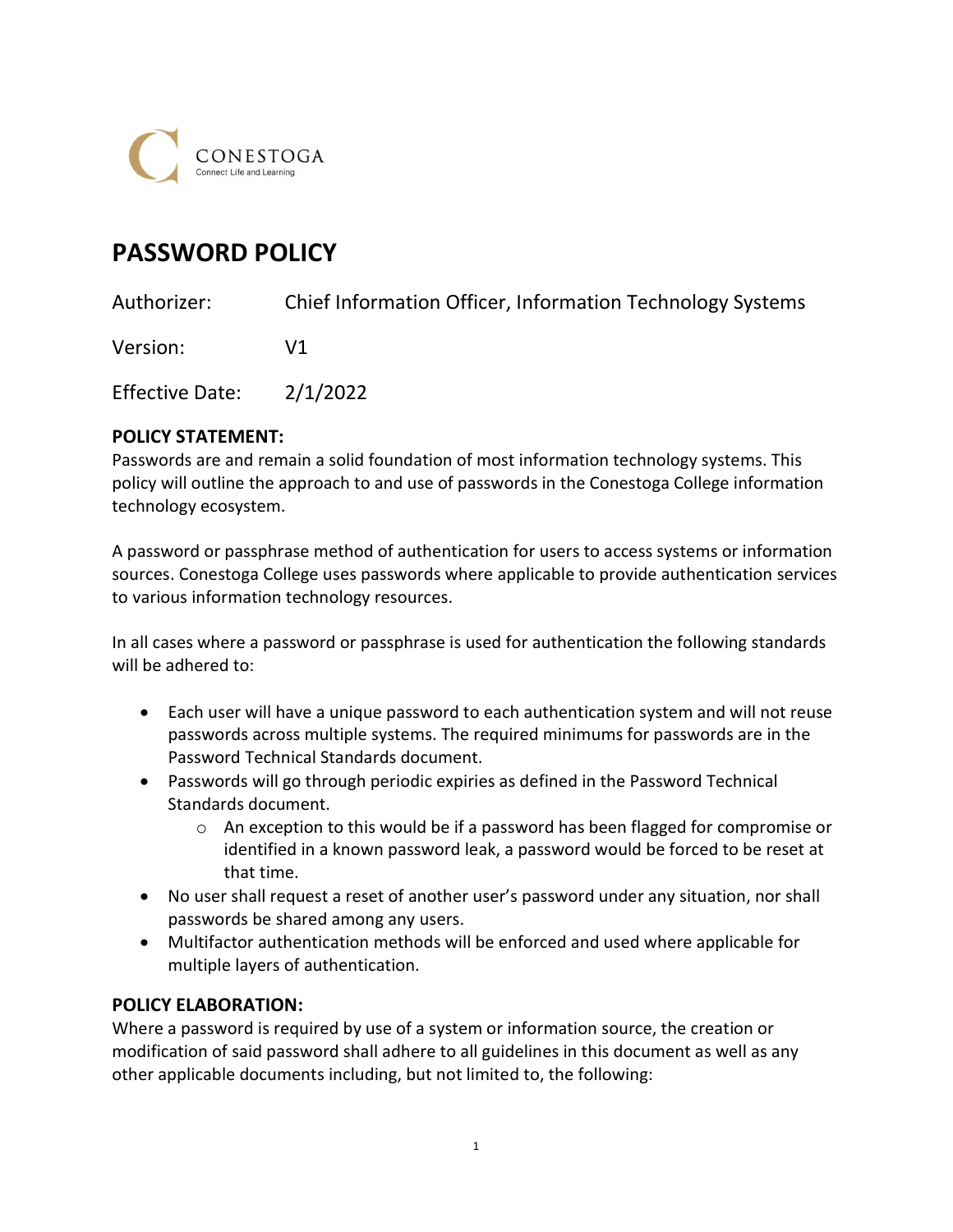Student Rights and Responsibilities Policy Acceptable Use of Technology Policy

Violations of this policy may trigger consequences set out in other policies.

General Guidelines for all passwords in use at Conestoga College are as follows:

- a. Passwords shall be unique
- b. Passwords shall not be reused
- c. Passwords shall not be shared among users
- d. Passwords shall not be in use by more than one user
- e. Passwords shall be reset according to required standards
- f. Passwords shall meet or exceed all technical requirements
- g. Passwords shall be used in conjunction with multifactor authentication were possible

 If a password is discovered to not adhere to the guidelines or other applicable standards, then that password shall be changed to match the requirements in such a manner that does not cause undue operational impact but on as short a time frame as possible.

## SCOPE:

This policy applies to all users of Conestoga College's technology and information resources.

## DEFINITIONS:

## Information Technology (IT) Resources

 Services, facilities, and equipment including, but not limited to: computer systems; networks; data storage media and content/data; software applications; hardware or; any other electronic, telecommunications or portable device used for the digital transmission of information, on campus or remotely, through which Conestoga provides access or is connected.

#### Multifactor Authentication (MFA)

 MFA is the use of additional verification and authentication steps to provide access to Conestoga College's systems. This may be triggered by accessing a system with sensitive data, by elevating access to a higher than normal level, or by logging in with a higher than average risk-based sign by either user or system metrics.

#### Passphrase

 A passphrase is a memorized secret consisting of a sequence of words or other text that a claimant uses to authenticate their identity. A passphrase is similar to a password in usage but is generally longer and more complex for added security.

## Password

 A type of authenticator comprised of a character string intended to be memorized or memorable by the subscriber, permitting the subscriber to demonstrate something they know as part of an authentication process.